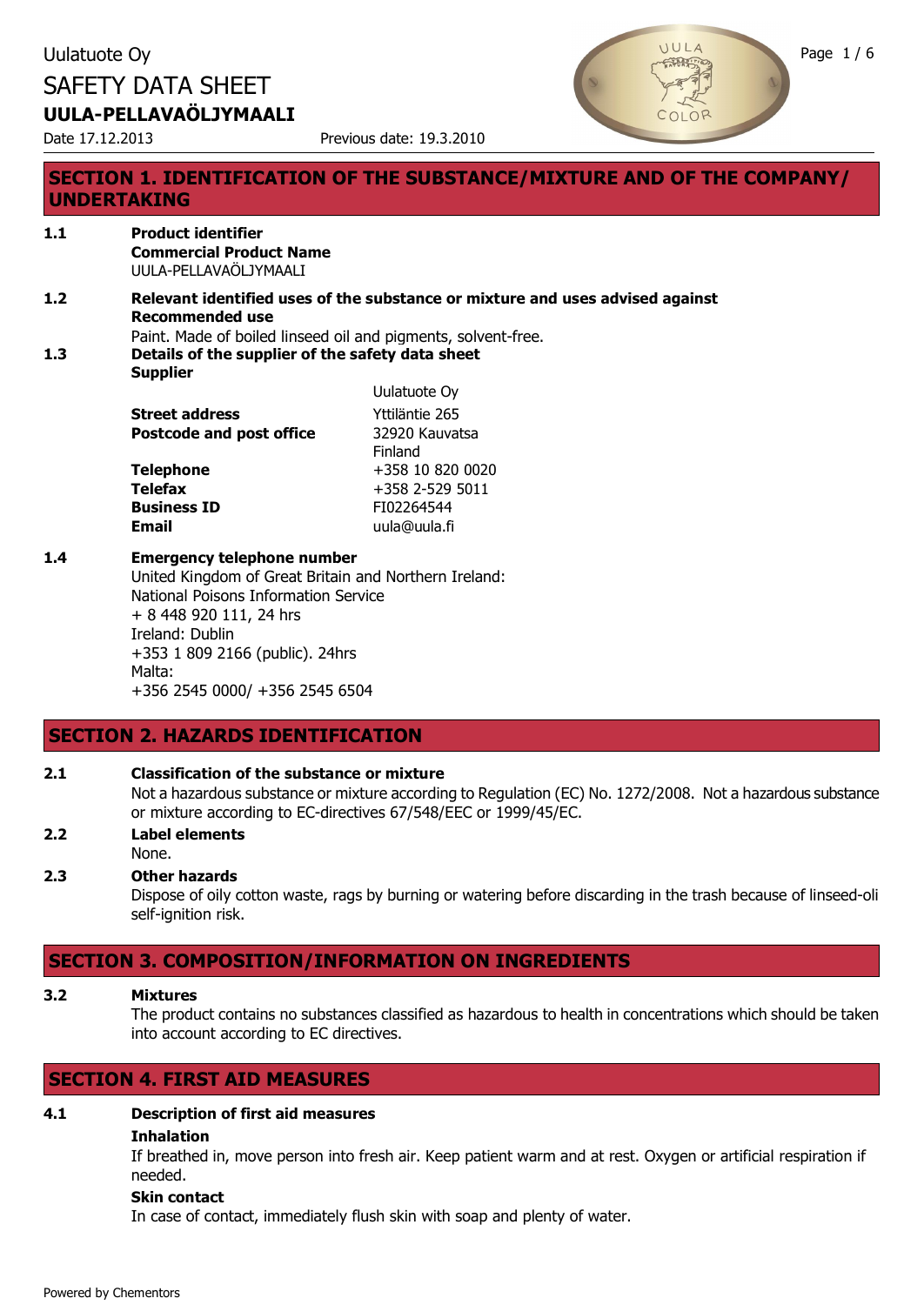Date 17.12.2013 Previous date: 19.3.2010



#### **Eye contact**

Rinse immediately with plenty of water, also under the eyelids.

#### **Ingestion**

Do NOT induce vomiting. Consult a physician.

- **4.2 Most important symptoms and effects, both acute and delayed** No information available.
- **4.3 Indication of immediate medical attention and special treatment needed** No information available.

# **SECTION 5. FIREFIGHTING MEASURES**

**5.1 Extinguishing media Suitable extinguishing media** Use water spray, alcohol-resistant foam, dry chemical or carbon dioxide. **Extinguishing media which must not be used for safety reasons** High volume water jet. **5.2 Special hazards arising from the substance or mixture** Burning produces noxious and toxic fumes. **5.3 Advice for firefighters** In the event of fire, wear self-contained breathing apparatus. In the event of fire, cool tanks with water spray. **5.4 Specific methods** Discharge into the environment must be avoided.

### **SECTION 6. ACCIDENTAL RELEASE MEASURES**

# **6.1 Personal precautions, protective equipment and emergency procedures**

Use personal protective equipment. Keep people away from and upwind of spill/leak.

**6.2 Environmental precautions**

Try to prevent the material from entering drains or water courses.

- **6.3 Methods and materials for containment and cleaning up** Contain spillage, and then collect with non-combustible absorbent material, (e.g. sand, earth, diatomaceous earth, vermiculite) and place in container for disposal according to local / national regulations (see section 13). Dispose of oily cotton waste, rags by burning or watering before discarding in the trash because of linseed-oli self-ignition risk.
- **6.4 Reference to other sections** Refer to protective measures listed in sections 7 and 8.

# **SECTION 7. HANDLING AND STORAGE**

**7.1 Precautions for safe handling**

Wear personal protective equipment.

- **7.2 Conditions for safe storage, including any incompatibilities** Keep tightly closed in a dry, cool and well-ventilated place.
- **7.3 Specific end use(s)** No information available.

# **SECTION 8. EXPOSURE CONTROLS/PERSONAL PROTECTION**

- **8.1 Control parameters**
	- **Other information on limit values**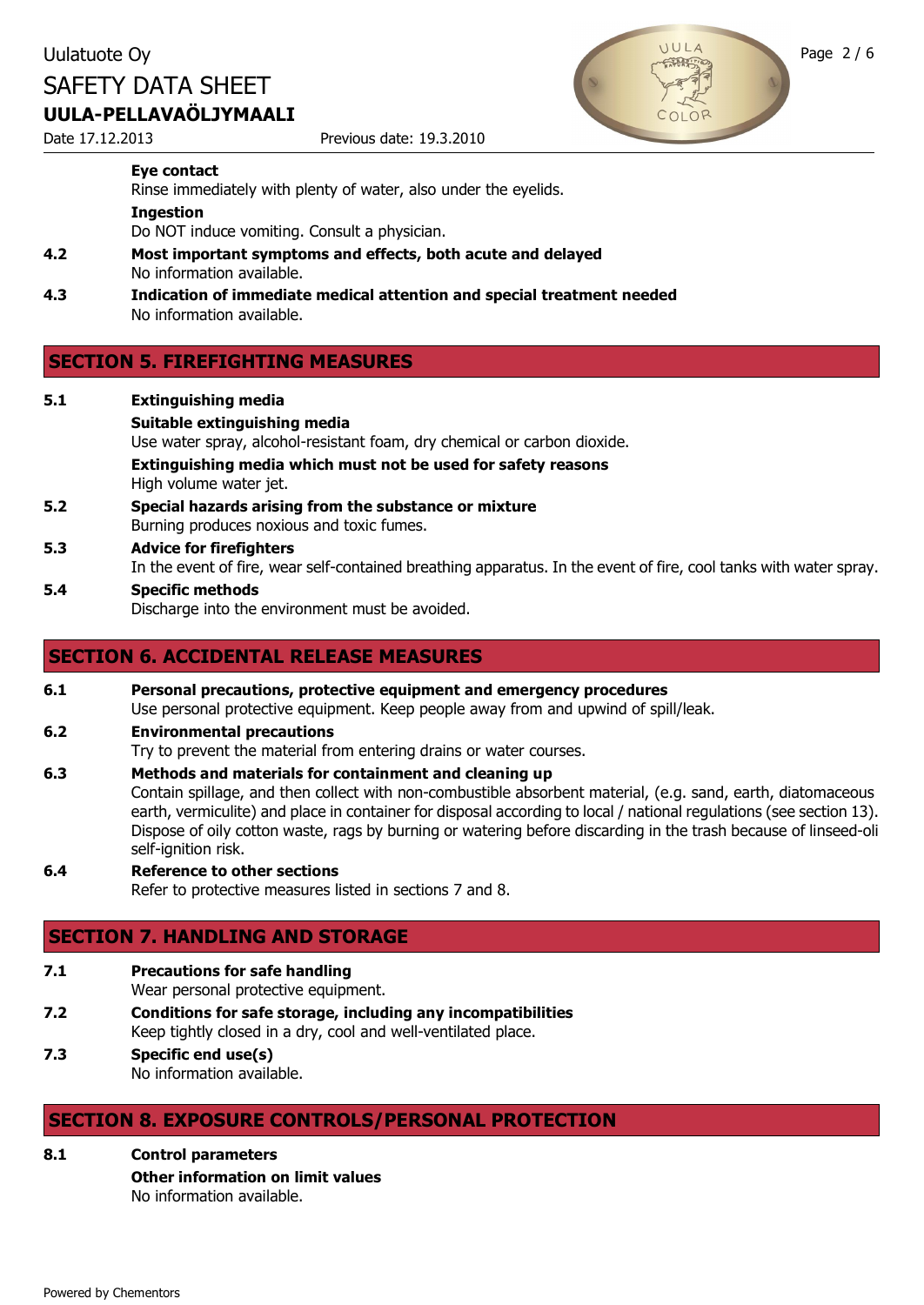Date 17.12.2013 Previous date: 19.3.2010



#### **DNELs**

No information available. **PNECs**

No information available.

**8.2 Exposure controls Appropriate engineering controls** Do not get on skin or clothing. **Individual protection measures Respiratory protection** No information available. **Hand protection** Protective gloves: Nitrile rubber. Use protective skin cream before handling the product. **Eye/face protection Goggles Skin protection** Long sleeved clothing **Environmental exposure controls**

The product should not be allowed to enter drains, water courses or the soil.

# **SECTION 9. PHYSICAL AND CHEMICAL PROPERTIES**

| 9.1 | <b>Important Health Safety and Environmental Information</b> |                                                    |
|-----|--------------------------------------------------------------|----------------------------------------------------|
|     | <b>Appearance</b>                                            | Paint coloured liquid                              |
|     | <b>Odour</b>                                                 | Linseed-oil                                        |
|     | <b>Odour threshold</b>                                       | no data available                                  |
|     | pH                                                           | no data available                                  |
|     | Melting point/freezing point                                 | no data available                                  |
|     | Initial boiling point and boiling range                      | $> 300^{\circ}C$                                   |
|     | <b>Flash point</b>                                           | $> 100^{\circ}C$                                   |
|     | <b>Evaporation rate</b>                                      | no data available                                  |
|     | <b>Flammability (solid, gas)</b>                             | no data available                                  |
|     | <b>Explosive properties</b>                                  |                                                    |
|     | <b>Lower explosion limit</b>                                 | no data available                                  |
|     | <b>Upper explosion limit</b>                                 | no data available                                  |
|     | <b>Vapour pressure</b>                                       | no data available                                  |
|     | <b>Vapour density</b>                                        | no data available                                  |
|     | <b>Relative density</b>                                      | $\sim 1500 \text{ kg/m}^3$                         |
|     | Solubility(ies)                                              |                                                    |
|     | <b>Water solubility</b>                                      | insoluble                                          |
|     | Fat solubility (solvent - oil to be specified)               | no data available                                  |
|     | Partition coefficient: n-octanol/water                       | no data available                                  |
|     | <b>Auto-ignition temperature</b>                             | no data available                                  |
|     | <b>Decomposition temperature</b>                             | no data available                                  |
|     | <b>Viscosity</b>                                             | Flow time: not measurable (Flow cup ISO 2431 3 mm) |
|     | <b>Explosive properties</b>                                  | no data available                                  |
|     | <b>Oxidising properties</b>                                  | no data available                                  |
| 9.2 | <b>Other information</b>                                     |                                                    |
|     | no data available                                            |                                                    |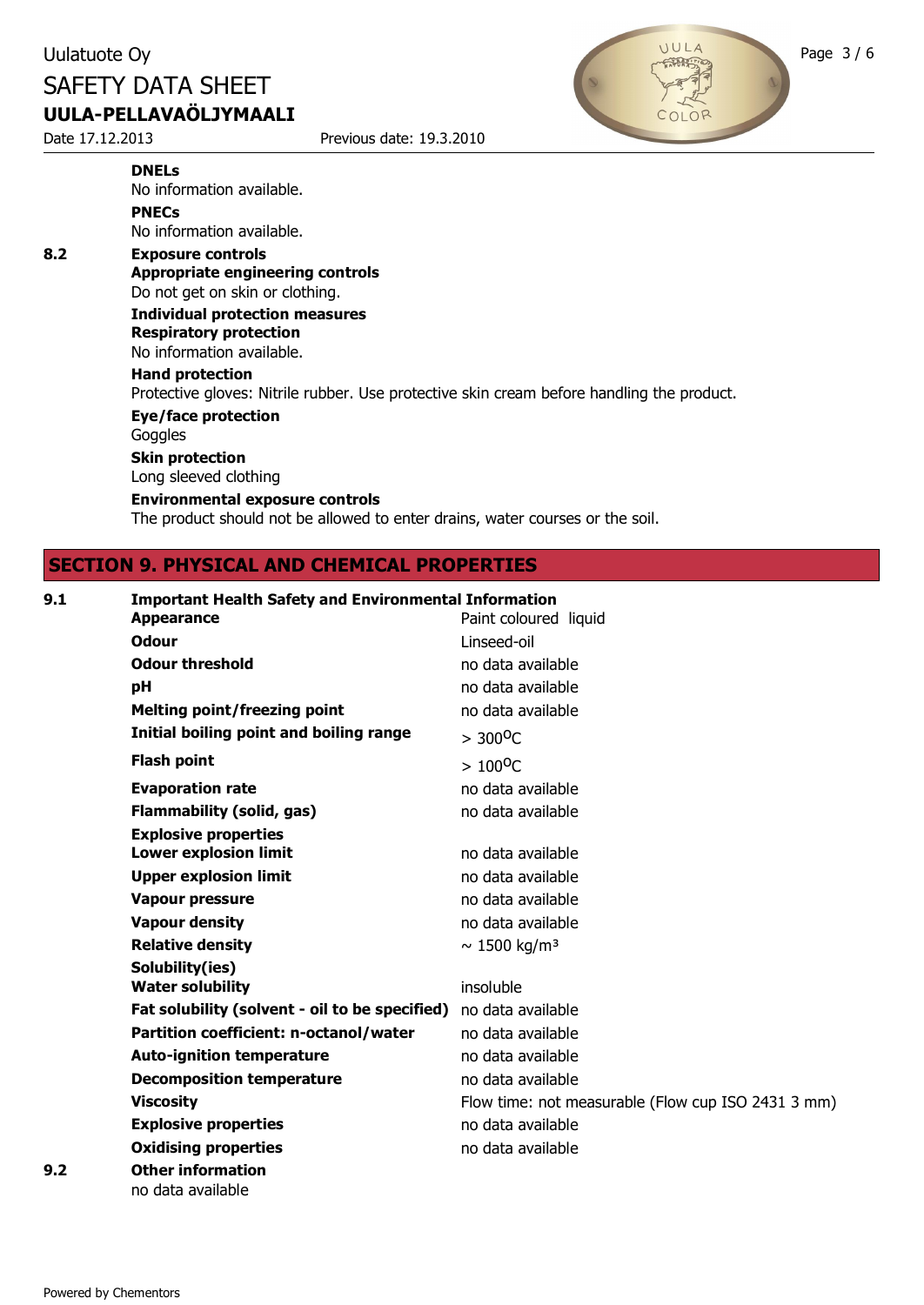Date 17.12.2013 Previous date: 19.3.2010



#### **SECTION 10. STABILITY AND REACTIVITY**

# **10.1 Reactivity**

No dangerous reaction known under conditions of normal use.

- **10.2 Chemical stability**
- Stable under normal conditions.
- **10.3 Possibility of hazardous reactions** No dangerous reaction known under conditions of normal use. **10.4 Conditions to avoid** Heat, flames and sparks. Dispose of oily cotton waste, rags by burning or watering before discarding in the trash because of linseed-oli self-ignition risk.
- **10.5 Incompatible materials** No information available.

#### **10.6 Hazardous decomposition products** In case of fire hazardous decomposition products may be produced such as: Carbon monoxide, carbon dioxide and unburned hydrocarbons (smoke).

# **SECTION 11. TOXICOLOGICAL INFORMATION**

#### **11.1 Information on toxicological effects**

**Acute toxicity**

No information available.

#### **Irritation and corrosion**

Repeated exposure may cause skin dryness or cracking.

#### **Sensitisation**

No information available.

**Subacute, subchronic and prolonged toxicity**

#### No information available. **STOT-single exposure**

No information available.

**STOT-repeated exposure**

No information available.

#### **Aspiration hazard**

No information available.

# **Other information on acute toxicity**

No information available.

# **SECTION 12. ECOLOGICAL INFORMATION**

| 12.1 | <b>Toxicity</b>                      |
|------|--------------------------------------|
|      | <b>Aquatic toxicity</b>              |
|      | No information available.            |
|      | <b>Toxicity to other organisms</b>   |
|      | No information available.            |
| 12.2 | <b>Persistence and degradability</b> |
|      | <b>Biodegradation</b>                |
|      | No information available.            |
|      | <b>Chemical degradation</b>          |
|      | No information available.            |
| 12.3 | <b>Bioaccumulative potential</b>     |
|      | No information available.            |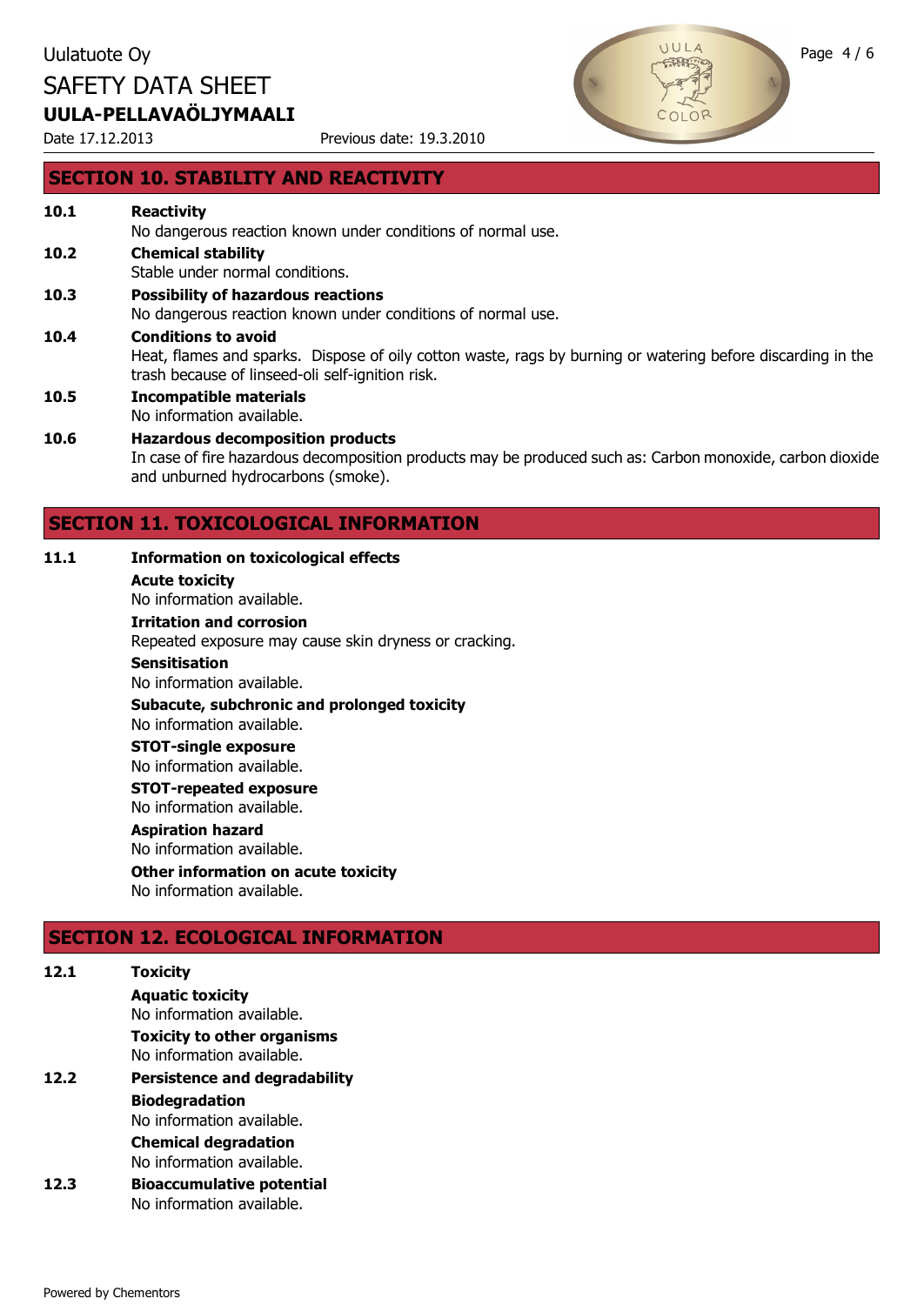Date 17.12.2013 Previous date: 19.3.2010



**12.4 Mobility in soil** No information available.

- **12.5 Results of PBT and vPvB assessment** No information available.
- **12.6 Other adverse effects** No information available.

# **SECTION 13. DISPOSAL CONSIDERATIONS**

#### **13.1 Waste treatment methods**

Dispose of wastes in an approved waste disposal facility. Dispose of as hazardous waste in compliance with local and national regulations. Empty containers can be landfilled, when in accordance with the local regulations.

| <b>SECTION 14. TRANSPORT INFORMATION</b> |                                                                          |                                                                         |  |
|------------------------------------------|--------------------------------------------------------------------------|-------------------------------------------------------------------------|--|
| 14.1                                     | <b>UN number</b>                                                         | Not classified as dangerous in the meaning of transport<br>regulations. |  |
| 14.2                                     | UN proper shipping name                                                  |                                                                         |  |
| 14.3                                     | Transport hazard class(es)                                               |                                                                         |  |
| 14.4                                     | Packing group                                                            | ۰                                                                       |  |
| 14.5                                     | <b>Environmental hazards</b>                                             |                                                                         |  |
|                                          |                                                                          |                                                                         |  |
| 14.6                                     | <b>Special precautions for users</b><br>No information available.        |                                                                         |  |
| 14.7                                     | Transport in bulk according to Annex II of MARPOL 73/78 and the IBC Code |                                                                         |  |

No information available.

#### **SECTION 15. REGULATORY INFORMATION**

- **15.1 Safety, health and environmental regulations/legislation specific for the substance or mixture** No information available.
- **15.2 Chemical safety assessment** No information available.

# **SECTION 16. OTHER INFORMATION**

- **16.1 Additions, Deletions, Revisions**
	- Version 1.0.
- **16.2 Key or legend to abbreviations and acronyms**
	- **CLP** Regulation (EC) No 1272/2008 on Classification, Labelling and Packaging
	- **DNEL**  No observed adverse effect level
	- **PNEC**  Predicted No Effect Concentration
	- **PBT**  persistent, bioaccumulating and toxic.
	- **vPvB**  very persistent and very bioaccumulating.

#### **16.3 Key literature references and sources for data**

REGULATION (EC) No 1272/2008, Regulation (EC) No 1272/2008 on classification, labelling and packaging of substances and mixtures, Annex VI, Table 3.2. Material Safety Data Sheet: UULA-PELLAVAÖLJYMAALI Print Date 19.3.2010. Information and analyzes from different raw material manufacturers.

#### **16.4 Classification procedure**

REGULATION (EC) No 1272/2008 Classification according to Regulation (EU) 1272/2008 with the correlation table 67/548/EEC or 1999/45/EC (Annex VII of CLP).